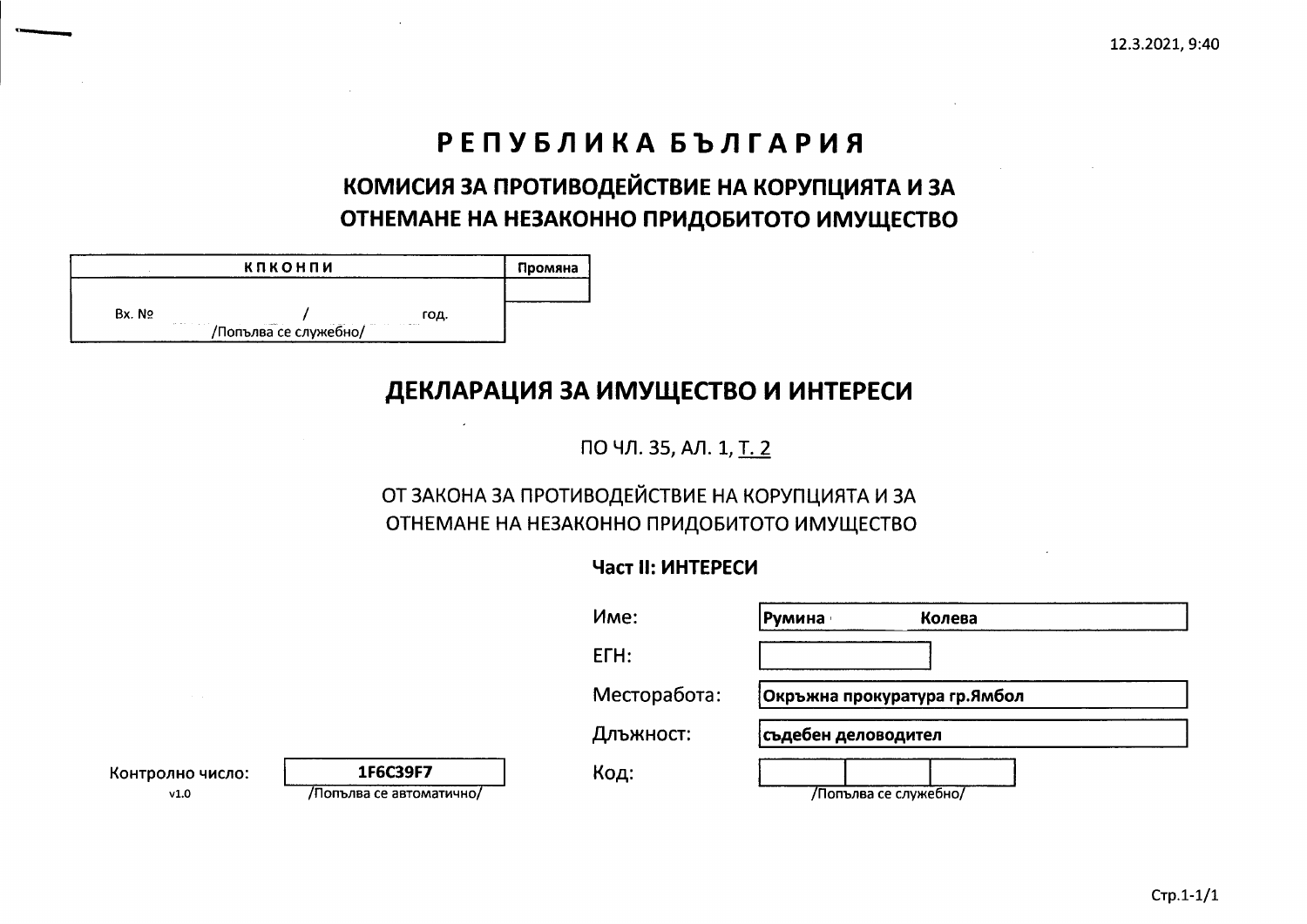| Име на декларатора:               |                  | EFH: |
|-----------------------------------|------------------|------|
| , фамилно/<br>/собствено. башино. | Колева<br>∼∨мина |      |

VII. Участие в търговски дружества, в органи на управление или контрол на търговски дружества, на юридически лица с нестопанска цел или на кооперации, както и извършване на дейност като едноличен търговец към датата на избирането или назначаването и 12 месеца преди датата на избирането или назначаването

1. Към датата на избирането или назначаването на длъжност:

|                          | 1.1. Имам участие в следните търговски дружества: | Нямам нищо за деклариране. |  | Таблица № 15 |
|--------------------------|---------------------------------------------------|----------------------------|--|--------------|
|                          |                                                   |                            |  |              |
| $\sim$ 10 $\pm$ 10 $\pm$ | 计内容 的复数                                           | - 下記の記事に対する資産の活躍の内側は100万円。 |  |              |
|                          |                                                   |                            |  |              |
|                          |                                                   |                            |  |              |

#### 1.2. Съм управител или член на орган на управление или контрол на търговски дружества,

|        | на юридически лица с нестопанска цел или на кооперации: | Нямам нищо за деклариране. | Таблица № 16 |
|--------|---------------------------------------------------------|----------------------------|--------------|
| - Elek |                                                         |                            |              |
|        | in tre, ex                                              | 计图形 医多重的 网络                |              |
|        |                                                         |                            |              |
|        |                                                         |                            |              |

|       | 1.3. Развивам дейност като едноличен търговец: | Нямам нищо за деклариране. |                      | Таблица № 17 |
|-------|------------------------------------------------|----------------------------|----------------------|--------------|
| Lifoa |                                                |                            |                      |              |
| - 197 | - Maxesseach aaste da 51 -                     |                            | - FORANCE REDUCK COP |              |
|       |                                                |                            |                      |              |
|       |                                                |                            |                      |              |

Деклара тор: /подпис/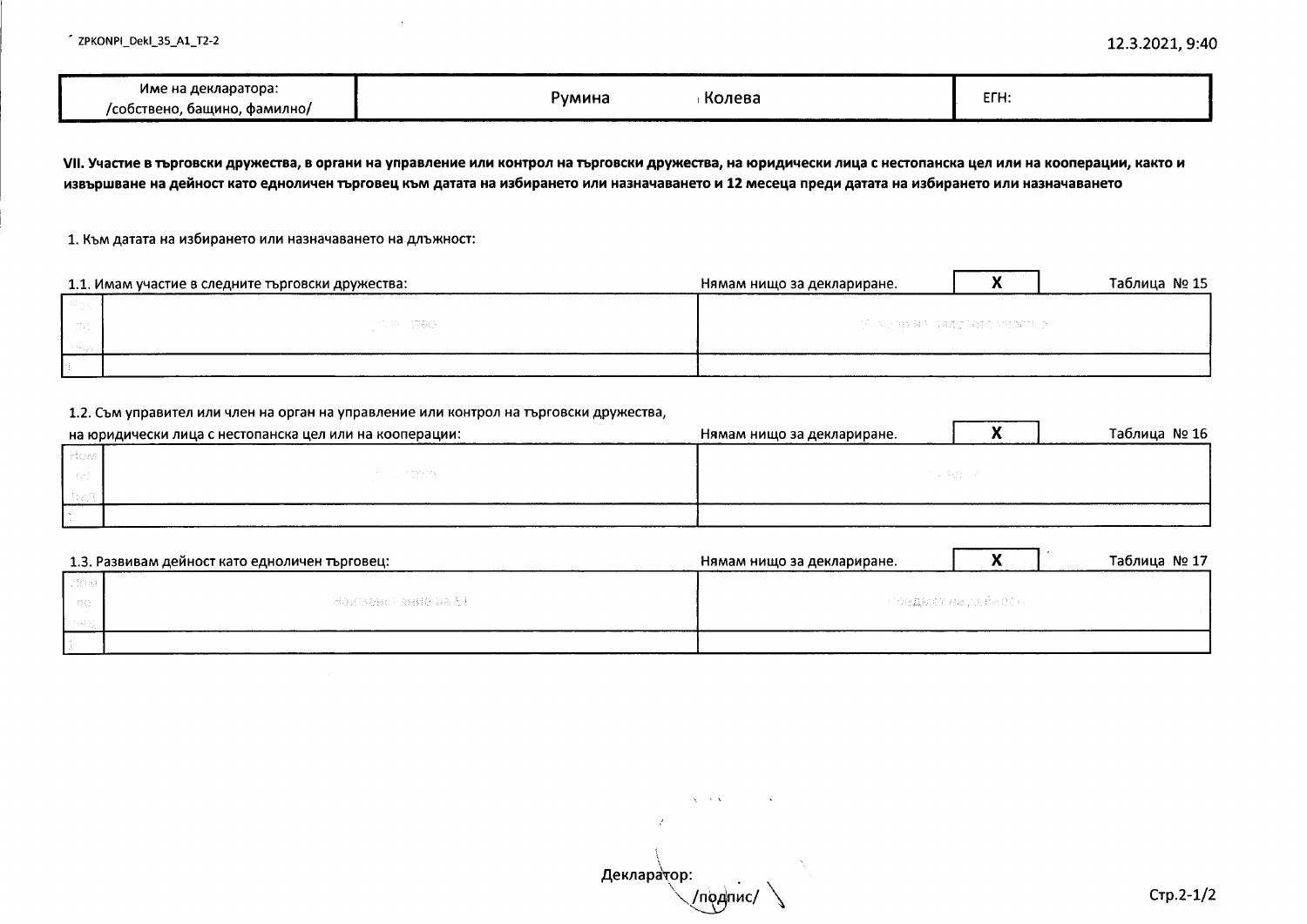$\mathcal{L}_{\text{max}}$  and  $\mathcal{L}_{\text{max}}$  and  $\mathcal{L}_{\text{max}}$ 

| Колева<br>CFU.<br>Румина<br>LI I I.<br>фамилно,<br>'собствено.<br>. оашино. | декларатора:<br>име: |
|-----------------------------------------------------------------------------|----------------------|
|-----------------------------------------------------------------------------|----------------------|

2. Дванадесет месеца преди датата на избирането или назначаването ми на длъжност:

|          | 2.1. Имам участие в следните търговски дружества: | Нямам нищо за деклариране.             |  | Таблица № 18 |
|----------|---------------------------------------------------|----------------------------------------|--|--------------|
| دي سيائي |                                                   | — Мазлеар реакции (1904 г.) користан к |  |              |
| la provi | - ZEAN-KITER                                      |                                        |  |              |
| l Colo   |                                                   |                                        |  |              |
|          |                                                   |                                        |  |              |

### 2.2. Съм управител или член на орган на управление или контрол на търговски дружества,

| на юридически лица с нестопанска цел или на кооперации: | Нямам нищо за деклариране. |           | Таблица № 19 |
|---------------------------------------------------------|----------------------------|-----------|--------------|
|                                                         |                            |           |              |
| RAD HARTSU                                              |                            | Maacriste |              |
|                                                         |                            |           |              |
|                                                         |                            |           |              |

|        | 2.3 Развивам дейност като едноличен търговец: | Нямам нищо за деклариране. | Таблица № 20 |
|--------|-----------------------------------------------|----------------------------|--------------|
|        |                                               |                            |              |
| $-120$ | Tibe case of the age for                      | — бораметне наймарт I      |              |
|        |                                               |                            |              |
|        |                                               |                            |              |

 $\mathcal{N}(\mathcal{M})$ Декларатор MOANNE/

 $\mathbf{A}^{\prime}$